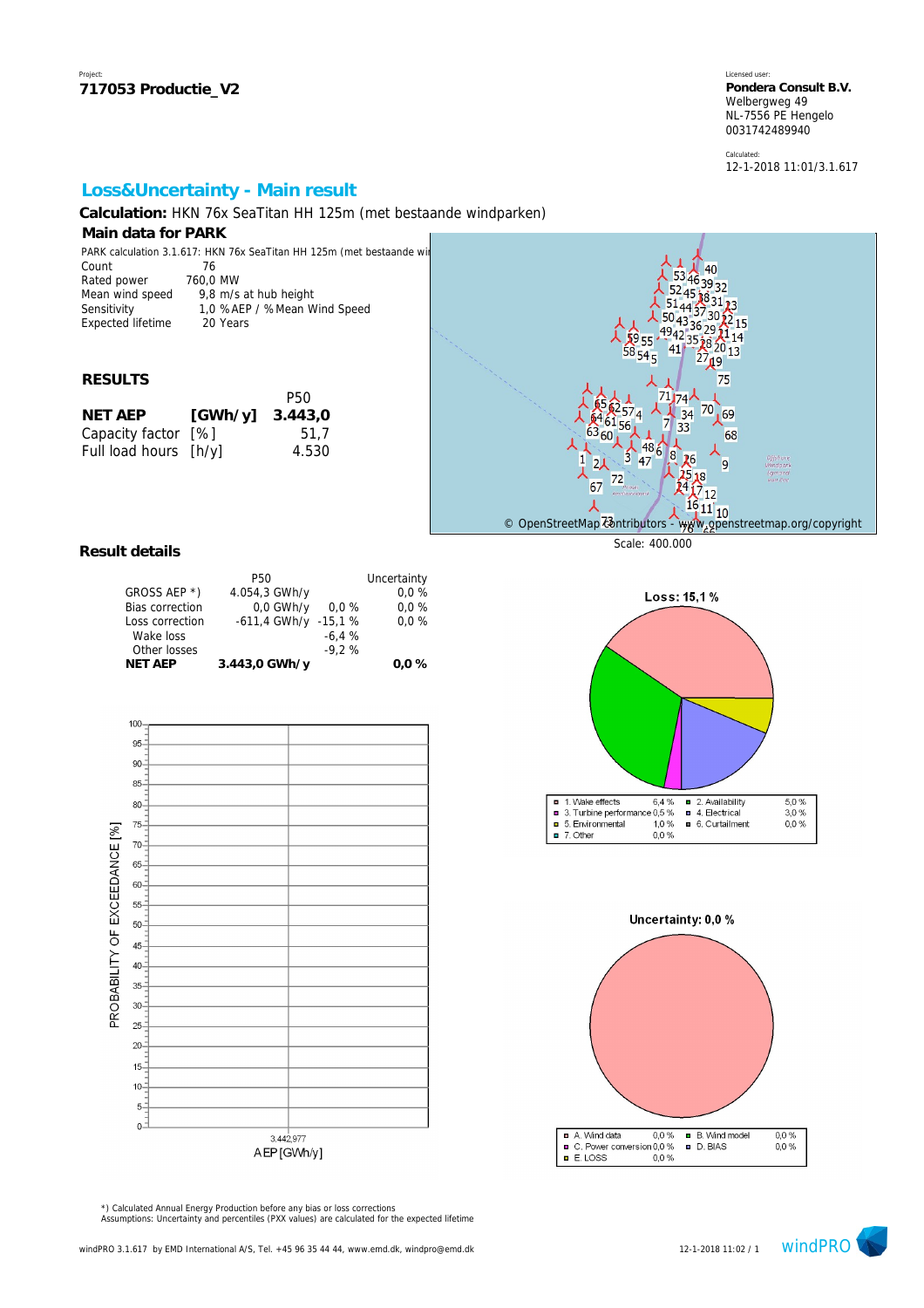Calculated: 12-1-2018 11:01/3.1.617

## **Loss&Uncertainty - Assumptions and results**

**Calculation:** HKN 76x SeaTitan HH 125m (met bestaande windparken) **ASSUMPTIONS**

| LOSS                                                                                                                                                               |                      |                               |                          |                   |                      |
|--------------------------------------------------------------------------------------------------------------------------------------------------------------------|----------------------|-------------------------------|--------------------------|-------------------|----------------------|
|                                                                                                                                                                    | Method $*$ )         | Loss<br>[%]                   | Loss<br>[GWh/y]          | Std dev**)<br>[%] | Comment              |
| 1. Wake effects<br>Wake effects, all WTGs                                                                                                                          | Calculation          | 6,4                           | 261,5                    | 0,0               |                      |
| 2. Availability<br>Turbine availability                                                                                                                            | Estimate             | 5,0                           | 202,7                    | 0,0               |                      |
| 3. Turbine performance<br>High wind hysteresis                                                                                                                     | Estimate             | 0,5                           | 20,3                     | 0,0               |                      |
| 4. Electrical<br><b>Electrical losses</b><br>5. Environmental                                                                                                      | Estimate             | 3,0                           | 121,6                    | 0,0               |                      |
| Performance degradation not due to icing<br>Performance degradation due to icing                                                                                   | Estimate<br>Estimate | 0,5<br>0,5                    | 20,3<br>20,3             | 0,0<br>0,0        |                      |
| 6. Curtailment<br>7. Other                                                                                                                                         |                      |                               |                          |                   | No input<br>No input |
| LOSS, total                                                                                                                                                        |                      | 15,1                          | 611,4                    | 0,0               |                      |
| <b>UNCERTAINTY</b>                                                                                                                                                 |                      |                               |                          |                   |                      |
|                                                                                                                                                                    | Method $*$ )         | Std dev,<br>wind speed<br>[%] | Std dev,<br>AEP<br>[%]   |                   | Comment              |
| A. Wind data<br>Wind measurement/Wind data<br>Long term correction<br>Year-to-year variability<br>Future climate<br>Other wind related                             |                      |                               |                          |                   |                      |
| B. Wind model<br>Vertical extrapolation<br>Horizontal extrapolation<br>Other wind model related                                                                    |                      |                               |                          |                   |                      |
| C. Power conversion<br>Power curve uncertainty<br>Metering uncertainty                                                                                             |                      |                               |                          |                   |                      |
| Other AEP related uncertainties<br>D. BIAS, total uncertainty<br>E. LOSS, total uncertainty<br>UNCERTAINTY, total (1y average)<br>UNCERTAINTY, total (20y average) |                      |                               | 0,0<br>0,0<br>0,0<br>0,0 |                   |                      |
| VARIABILITY<br>Years Variability<br>Total                                                                                                                          |                      |                               |                          |                   |                      |

| eal S | <b>V</b> dHability | πυιαι   |
|-------|--------------------|---------|
|       | (std dev)          | std dev |
|       | [%]                | [%]     |
| 1     | 0.00               | 0.0     |
| 5     | 0.00               | 0.0     |
| 10    | 0,00               | 0,0     |
| 20    | 0,00               | 0,0     |
|       |                    |         |

## **RESULTS**

| AEP versus exceedance level / time horizon |  |  |  |                                            |                 |  |  |  |  |
|--------------------------------------------|--|--|--|--------------------------------------------|-----------------|--|--|--|--|
| PXX<br>1 v                                 |  |  |  | 5 v 10 v                                   | 20 <sub>y</sub> |  |  |  |  |
| [%]                                        |  |  |  | [MWh/y] [MWh/y] [MWh/y] [MWh/y]            |                 |  |  |  |  |
|                                            |  |  |  | 50 3.442.977 3.442.977 3.442.977 3.442.977 |                 |  |  |  |  |
|                                            |  |  |  | 75 3.442.977 3.442.977 3.442.977 3.442.977 |                 |  |  |  |  |
|                                            |  |  |  | 84 3.442.977 3.442.977 3.442.977 3.442.977 |                 |  |  |  |  |
|                                            |  |  |  | 90 3.442.977 3.442.977 3.442.977 3.442.977 |                 |  |  |  |  |
|                                            |  |  |  | 95 3.442.977 3.442.977 3.442.977 3.442.977 |                 |  |  |  |  |
|                                            |  |  |  |                                            |                 |  |  |  |  |

\*) Calculation means that a calculation method available in the windPRO software is used. This still typically involve a user judgement and user data where the quality of those decides the accuracy. If and the wall and the

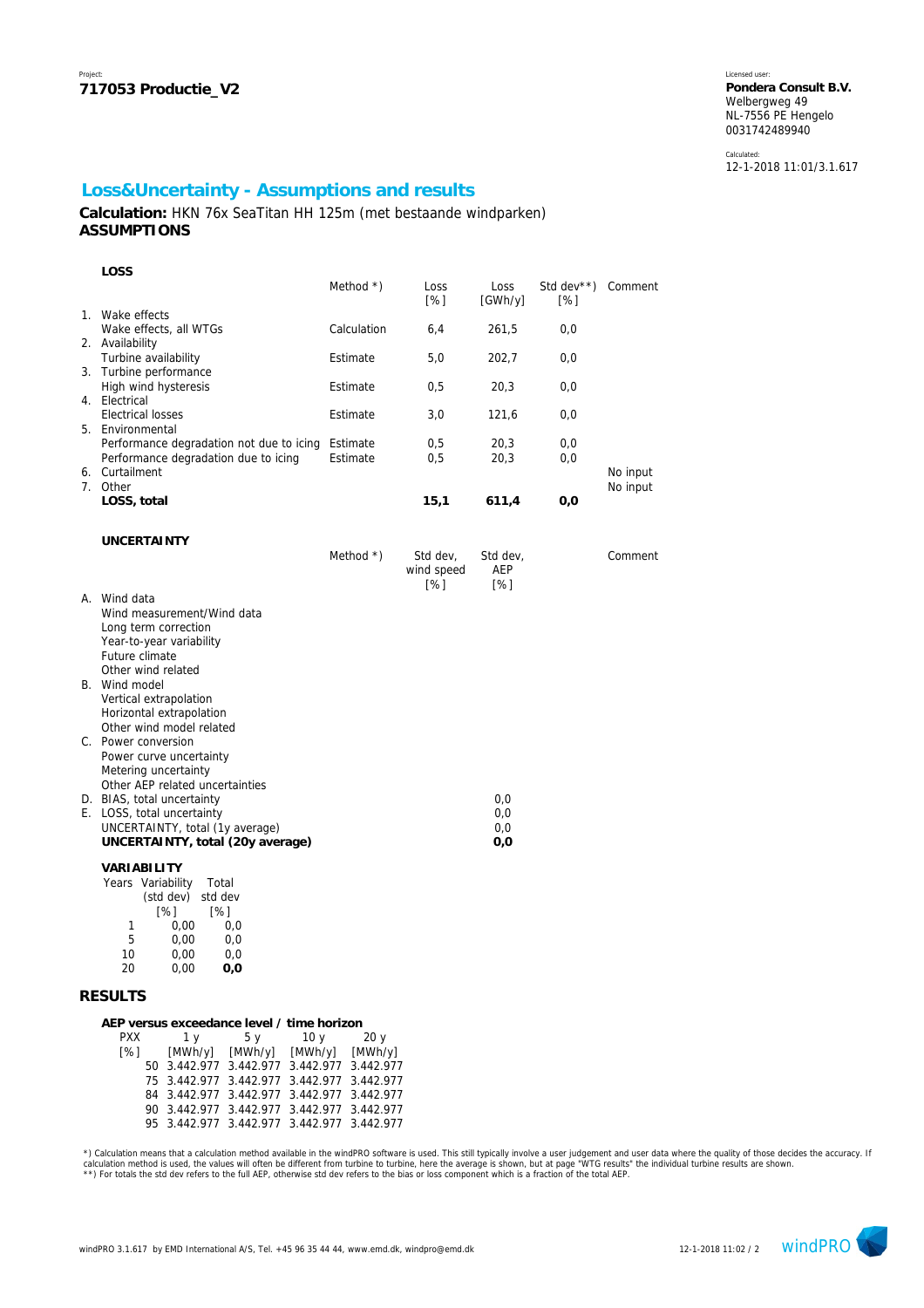Calculated: 12-1-2018 11:01/3.1.617

## **Loss&Uncertainty - WTG results**

20 Years

**Calculation:** HKN 76x SeaTitan HH 125m (met bestaande windparken)

### **Main data for PARK**

PARK calculation 3.1.617: HKN 76x SeaTitan HH 125m (met bestaande windparken)<br>Count 76  $C<sub>Q</sub>$ unt

| <b>UUUI</b>       |   |
|-------------------|---|
| Rated power       | 7 |
| Mean wind speed   |   |
| Sensitivity       |   |
| Exnected lifetime |   |

760,0 MW 9,8 m/s at hub height 1,0 %AEP / %Mean Wind Speed



Scale: 400.000

## **Expected AEP per WTG including bias, loss and uncertainty evaluation**

|                |                                                                                     |                       |      |            | 20 years averaging |                 |
|----------------|-------------------------------------------------------------------------------------|-----------------------|------|------------|--------------------|-----------------|
|                | Description                                                                         | Calculated<br>GROSS*) | Bias | Loss       | Unc.               | P <sub>50</sub> |
|                |                                                                                     | [MWh/y]               | [%]  | [%]        | [%]                | [MWh/y]         |
|                | Layer: 11 extra Sea Titans                                                          |                       |      |            |                    |                 |
|                | 66 AMSC (Pondera) SeaTitan 10MW 10000 190.0 !O! hub: 125,0 m (TOT: 220,0 m) (271)   | 53.421,3              | 0,0  | 12,2       | 0,0                | 46.897,7        |
|                | 67 AMSC (Pondera) SeaTitan 10MW 10000 190.0 !O! hub: 125,0 m (TOT: 220,0 m) (273)   | 53.281,7              |      | $0,0$ 12,3 | 0,0                | 46.714,8        |
|                | 68 AMSC (Pondera) SeaTitan 10MW 10000 190.0 !O! hub: 125,0 m (TOT: 220,0 m) (275)   | 53.436,5              |      | $0,0$ 13,1 | 0,0                | 46.425,5        |
|                | 69 AMSC (Pondera) SeaTitan 10MW 10000 190.0 !O! hub: 125,0 m (TOT: 220,0 m) (276)   | 53.424,4              |      | $0,0$ 13.3 | 0,0                | 46.314,3        |
| 70             | AMSC (Pondera) SeaTitan 10MW 10000 190.0 !O! hub: 125,0 m (TOT: 220,0 m) (277)      | 53.388,5              | 0,0  | 14,3       | 0,0                | 45.770,9        |
|                | 71 AMSC (Pondera) SeaTitan 10MW 10000 190.0 !O! hub: 125,0 m (TOT: 220,0 m) (278)   | 53.325,4              |      | $0,0$ 14,4 | 0,0                | 45.630,3        |
|                | 72 AMSC (Pondera) SeaTitan 10MW 10000 190.0 !O! hub: 125,0 m (TOT: 220,0 m) (282)   | 53.293,5              | 0,0  | 13,9       | 0,0                | 45.902,1        |
|                | 73 AMSC (Pondera) SeaTitan 10MW 10000 190.0 !O! hub: 125,0 m (TOT: 220,0 m) (284)   | 53.292,1              |      | $0,0$ 11,6 | 0,0                | 47.102,1        |
|                | 74 AMSC (Pondera) SeaTitan 10MW 10000 190.0 !O! hub: 125,0 m (TOT: 220,0 m) (285)   | 53.348,8              |      | $0,0$ 14,7 | 0,0                | 45.486,7        |
|                | 75 AMSC (Pondera) SeaTitan 10MW 10000 190.0 !O! hub: 125,0 m (TOT: 220,0 m) (286)   | 53.407,0              |      | $0,0$ 13,6 | 0,0                | 46.148,3        |
|                | 76 AMSC (Pondera) SeaTitan 10MW 10000 190.0 !O! hub: 125,0 m (TOT: 220,0 m) (287)   | 53.381,9              |      | $0,0$ 12,7 | 0,0                | 46.621,2        |
|                | Layer: Sea Titan 65 turbines                                                        |                       |      |            |                    |                 |
| $\mathbf{1}$   | AMSC (Pondera) SeaTitan 10MW 10000 190.0 !O! hub: 125,0 m (TOT: 220,0 m) (190)      | 53.272,7              | 0,0  | 12,2       | 0,0                | 46.784,5        |
| 2              | AMSC (Pondera) SeaTitan 10MW 10000 190.0 !O! hub: 125,0 m (TOT: 220,0 m) (192)      | 53.280,4              | 0,0  | 13,3       | 0,0                | 46.202,2        |
| 3              | AMSC (Pondera) SeaTitan 10MW 10000 190.0 !O! hub: 125,0 m (TOT: 220,0 m) (197)      | 53.304,7              |      | $0,0$ 14,9 | 0,0                | 45.345,9        |
| $\overline{4}$ | AMSC (Pondera) SeaTitan 10MW 10000 190.0 ! O! hub: 125,0 m (TOT: 220,0 m) (198)     | 53.311,4              | 0,0  | 14,9       | 0,0                | 45.368,2        |
| 5              | AMSC (Pondera) SeaTitan 10MW 10000 190.0 !O! hub: 125,0 m (TOT: 220,0 m) (199)      | 53.317,0              |      | $0,0$ 14,6 | 0,0                | 45.553,4        |
| 6              | AMSC (Pondera) SeaTitan 10MW 10000 190.0 !O! hub: 125,0 m (TOT: 220,0 m) (203)      | 53.333,7              |      | $0,0$ 15,5 | 0,0                | 45.084,7        |
| 7              | AMSC (Pondera) SeaTitan 10MW 10000 190.0 !O! hub: 125,0 m (TOT: 220,0 m) (204)      | 53.341,0              |      | $0,0$ 14,9 | 0,0                | 45.386,2        |
| 8              | AMSC (Pondera) SeaTitan 10MW 10000 190.0 !O! hub: 125,0 m (TOT: 220,0 m) (206)      | 53.350,9              | 0,0  | 15,2       | 0,0                | 45.252,9        |
| 9              | AMSC (Pondera) SeaTitan 10MW 10000 190.0 ! O! hub: 125,0 m (TOT: 220,0 m) (214)     | 53.432,5              | 0,0  | 13,5       | 0,0                | 46.239,8        |
| 10             | AMSC (Pondera) SeaTitan 10MW 10000 190.0 !O! hub: 125,0 m (TOT: 220,0 m) (215)      | 53.438,6              | 0,0  | 13,0       | 0,0                | 46.468,1        |
| 11             | AMSC (Pondera) SeaTitan 10MW 10000 190.0 !O! hub: 125,0 m (TOT: 220,0 m) (213.1)    | 53.407,5              |      | $0,0$ 14,5 | 0,0                | 45.654,0        |
|                | 12 AMSC (Pondera) SeaTitan 10MW 10000 190.0 !O! hub: 125,0 m (TOT: 220,0 m) (213.2) | 53.413,6              | 0,0  | 15,0       | 0,0                | 45.398,8        |
|                | 13 AMSC (Pondera) SeaTitan 10MW 10000 190.0 IO! hub: 125,0 m (TOT: 220,0 m) (212.1) | 53.419,5              | 0,0  | 15,2       | 0,0                | 45.295,4        |
|                | 14 AMSC (Pondera) SeaTitan 10MW 10000 190.0 !O! hub: 125,0 m (TOT: 220,0 m) (212.2) | 53.415,8              |      | $0,0$ 15,6 | 0,0                | 45.069,5        |
|                | 15 AMSC (Pondera) SeaTitan 10MW 10000 190.0 IO! hub: 125,0 m (TOT: 220,0 m) (212.3) | 53.418,0              | 0,0  | 14,9       | 0,0                | 45.446,1        |
|                | 16 AMSC (Pondera) SeaTitan 10MW 10000 190.0 IO! hub: 125,0 m (TOT: 220,0 m) (211.1) | 53.388,1              | 0,0  | 14,7       | 0,0                | 45.528.0        |
|                | 17 AMSC (Pondera) SeaTitan 10MW 10000 190.0 IO! hub: 125,0 m (TOT: 220,0 m) (211.2) | 53.384,9              | 0,0  | 15,9       | 0,0                | 44.915,7        |
|                | 18 AMSC (Pondera) SeaTitan 10MW 10000 190.0 IO! hub: 125,0 m (TOT: 220,0 m) (211.3) | 53.387,5              |      | $0,0$ 15,4 | 0,0                | 45.169,6        |
|                | 19 AMSC (Pondera) SeaTitan 10MW 10000 190.0 IO! hub: 125,0 m (TOT: 220,0 m) (210.1) | 53.391,6              | 0,0  | 15,5       | 0,0                | 45.113,5        |
|                | 20 AMSC (Pondera) SeaTitan 10MW 10000 190.0 IO! hub: 125,0 m (TOT: 220,0 m) (210.2) | 53.387,8              | 0,0  | 16,9       | 0,0                | 44.343,5        |
|                | 21 AMSC (Pondera) SeaTitan 10MW 10000 190.0 !O! hub: 125,0 m (TOT: 220,0 m) (210.3) | 53.392,6              | 0,0  | 17,4       | 0,0                | 44.128,1        |
|                | 22 AMSC (Pondera) SeaTitan 10MW 10000 190.0 !O! hub: 125,0 m (TOT: 220,0 m) (210.4) | 53.394,3              |      | $0,0$ 16,9 | 0,0                | 44.356,2        |
|                | 23 AMSC (Pondera) SeaTitan 10MW 10000 190.0 !O! hub: 125,0 m (TOT: 220,0 m) (210.5) | 53.386,5              | 0,0  | 15,4       | 0,0                | 45.155,8        |
|                | 24 AMSC (Pondera) SeaTitan 10MW 10000 190.0 IO! hub: 125,0 m (TOT: 220,0 m) (209.1) | 53.369,0              | 0,0  | 15,4       | 0,0                | 45.125,5        |
|                | 25 AMSC (Pondera) SeaTitan 10MW 10000 190.0 IO! hub: 125,0 m (TOT: 220,0 m) (209.2) | 53.365,1              | 0,0  | 15.9       | 0,0                | 44.864,0        |
|                | 26 AMSC (Pondera) SeaTitan 10MW 10000 190.0 IO! hub: 125,0 m (TOT: 220,0 m) (209.3) | 53.371,3              | 0,0  | 15.0       | 0,0                | 45.373,4        |

*To be continued on next page...*